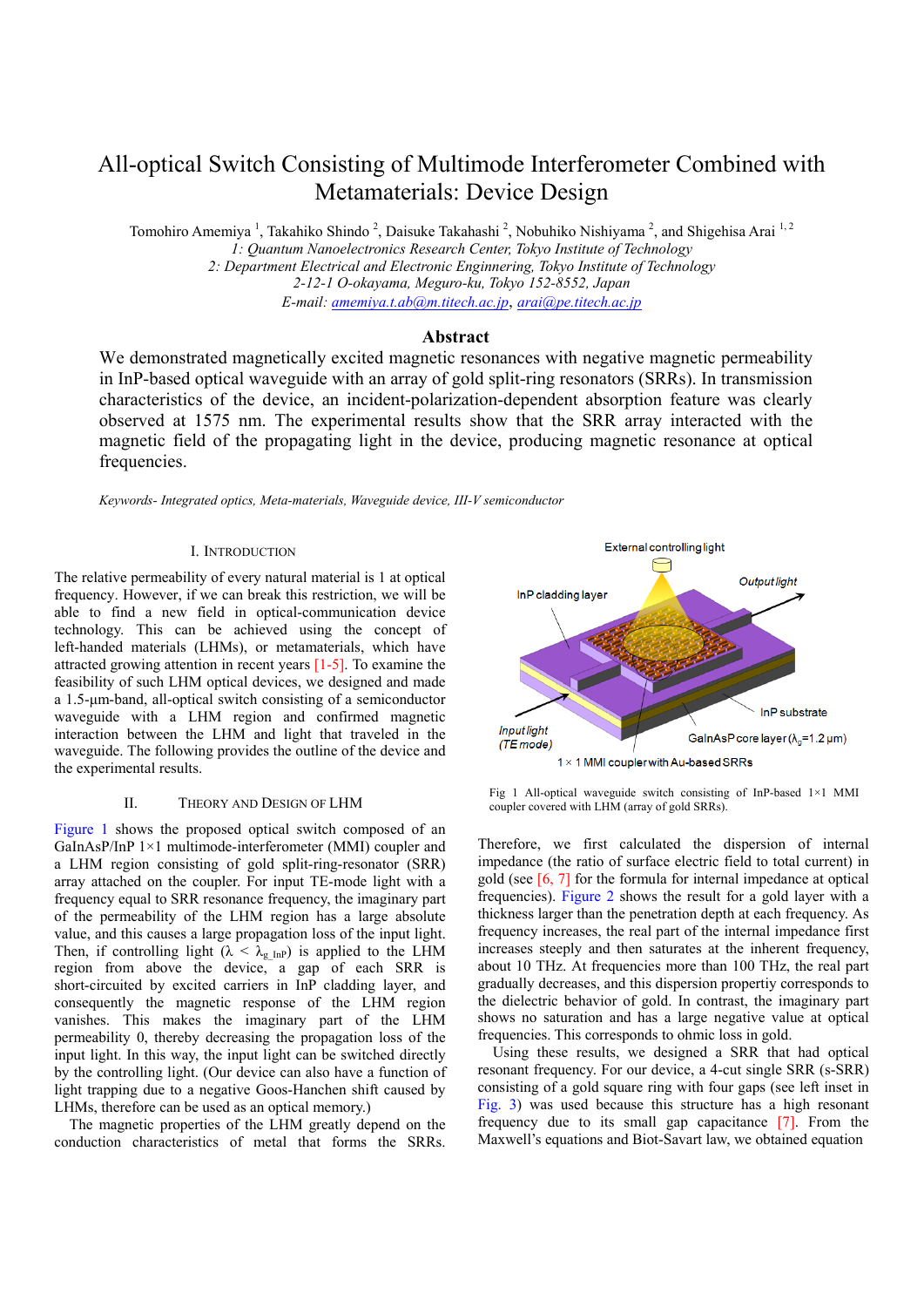

Fig 2 Internal impedance of gold as a function of frequency.



Fig 3 Complex permeability of LHM consisting of SRR array  $(d = 1.6 \text{ }\mu\text{m})$ : (left inset) 4-cut single SRR, (right inset) magnetic field in gold SRR (*L* = 800 nm) at 185 THz.

$$
\partial_{t} \int_{SRR} B d\sigma = i\omega \mu_{0} \int_{SRR} \left( H_{ext} + \frac{1}{4\pi} \oint \frac{j d\mathbf{s} \times \mathbf{r}}{r^{3}} \right) d\sigma
$$

$$
= V_{ring} + 4V_{gap} = \left[ Z(\tau) \cdot \frac{L}{W_{1}} - \frac{4W_{2}}{i\omega \varepsilon_{0} \varepsilon_{m} W_{1} \tau} \right] j \tag{1}
$$

where H<sub>ext</sub> is the magnetic field of light that travel in the device,  $\varepsilon_m$  and  $Z(\tau)$  are the relative permittivity and internal impedance of gold, *τ* is a thickness of the SRR, *j* is induced current in the SRR, and  $L$ ,  $W_1$  and  $W_2$  are the dimensions of the SRR (see left inset in Fig. 3).

 Using Eq. (1), the distribution of magnetic field around the SRR was calculated, as illustrated with right inset in Fig. 3. From this result, we finally obtained the complex permeability  $\bar{\mu}_{zz}$  of a LHM consisting of a SRR array, using the field averaging equation [8] given by

$$
\overline{\mu}_{zz} = \frac{\overline{B}_z(0,0,d)}{\overline{H}_z(0,0,d)} = \mu_0 \frac{(2d)^{-2} \int_{-d}^{d} dx \int_{-d}^{d} H_z(x, y, d) dy}{(2d)^{-1} \int_{0}^{2d} H_z(0,0,z) dz}
$$
(2)

where *d* is the distance between SRRs, and  $B<sub>z</sub>$  and  $H<sub>z</sub>$  with over-lines represent the average values of magnetic flux density and magnetic field in the unit cell that includes a SRR. Figure 3(c) shows the results, with SRR size *L* as a parameter. Other parameters  $W_1$  and  $W_2$  were set to 100 nm, distance *d* between SRRs was set to 1.6  $\mu$ m, and thickness  $\tau$  was set twice as large



Fig 4 Permeability change as a function of distance between SRRs., calculated for 185 THz resonance.

as the penetration depth of gold at each frequency. The figure shows that SRRs with  $L = 700-800$  nm show magnetic response at 1.5-μm-band frequencies*.*

The magnetic response of the LHM depends on distance *d* between SRRs. Figure 4 shows the intensity of magnetic response (i.e., change in permeability) as a function of *d*. In simulation, we considered nearest and next-nearest neighbor interaction between SRRs. There is an optimal distance that maximizes the magnetic response. For large distances, the response is weak because the surface density of SRRs is small. For small distances, magnetic field in a SRR is canceled by those of neighboring SRRs, and this weakens the total response of the SRR array.

## III. SIMULATING DEVICE OPERATION

After calculating the complex permeability of SRR-array layer, we designed a sample device and confirmed its operation with the aid of computer simulation based on the transfer-matrix method. We assumed that the device was composed of an undoped GaInAsP core layer (λ<sub>g</sub> = 1.2 μm,  $n = 3.38$ , 200-nm thick) and an undoped InP cladding layer (*n*=3.16, 500-nm thick) formed on an InP substrate. A SRR array ( $L = 750$  nm,  $W_1$ )  $= 100$  nm,  $W_2 = 100$  nm,  $d = 1.6$  µm) with 1.5-µm-resonant frequency was attached on the surface of the cladding layer of the MMI region. The width and length of the MMI were set to 15 μm and 650 μm, respectively.

From Maxwell's equations, we obtained the transfer matrix with terms for permeability. Magnetic field  $H_z^i(y)$  and electric field  $E_x^i(y)$  in *i*-th layer can be given by equation

$$
\begin{pmatrix} E'_x(y) \\ H'_z(y) \end{pmatrix} = \begin{pmatrix} \cosh[\beta_i(y-y_i)] & \frac{\mu_0 \mu_i \omega}{j\beta_i} \sinh[\beta_i(y-y_i)] \\ -j\beta_i \sinh[\beta_i(y-y_i)] & \mu_0 \mu_i \omega \cosh[\beta_i(y-y_i)] \end{pmatrix} \begin{pmatrix} E'_x(y_i) \\ H'_z(y_i) \end{pmatrix} (3)
$$

where  $y_i$  and  $\mu_i$  are the bottom coordinate and complex permeability in *i*-th layer. Using Eq. (3) and boundary conditions for  $E_x$  and  $H_z$ , we can obtain the eigenvalue equation and calculate the propagation coefficient in each region of the MMI. In calculation,  $E_x$  and  $H_z$  were assumed to show exponential attenuation in the outside of the GaInAsP core layer (i.e., in air and the InP substrate).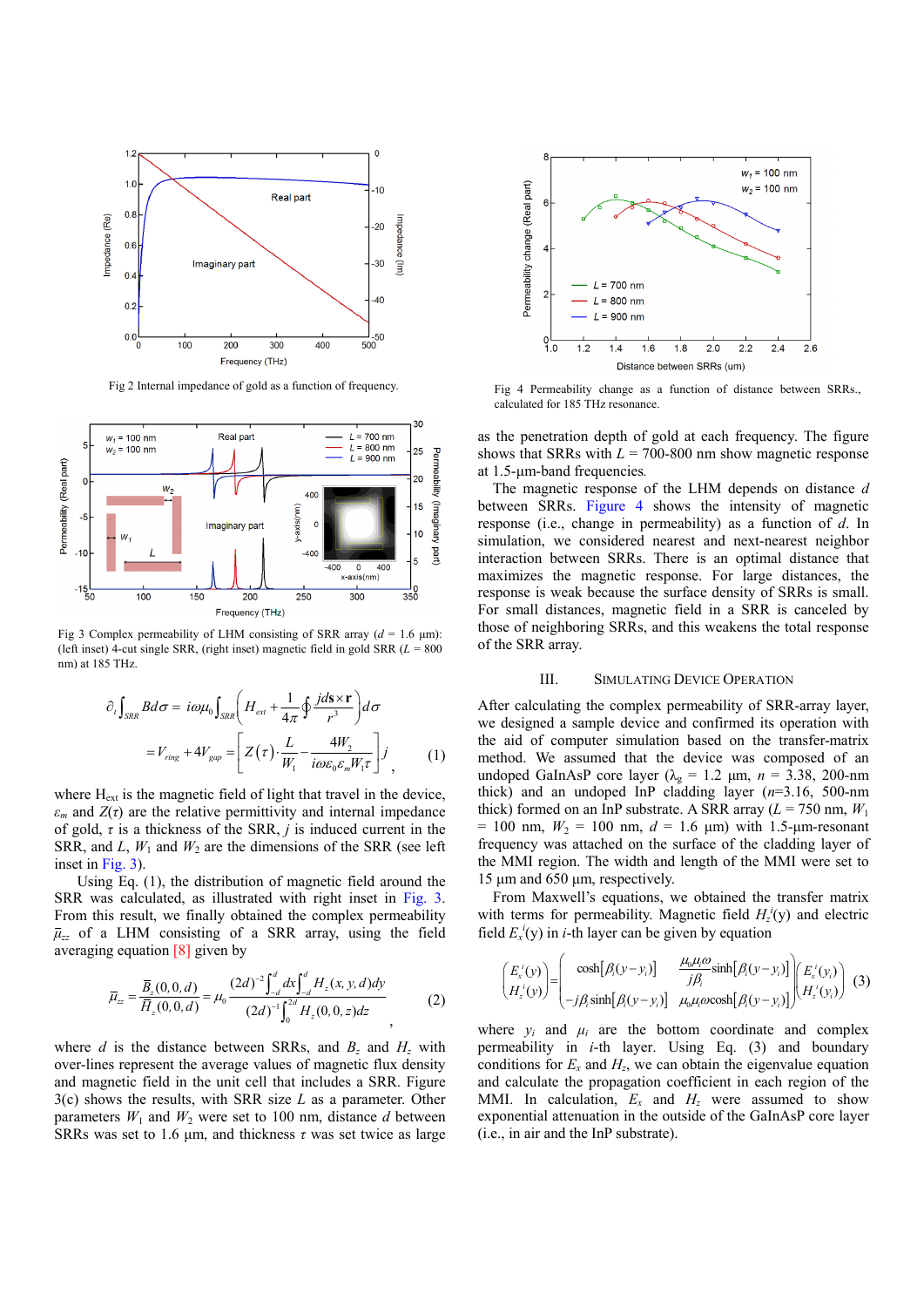

Fig. 5 Extinction ratio in sample device  $(L = 750 \text{ nm}, W_1 = 100 \text{ nm}, W_2$  $= 100$  nm,  $d = 1.6$  μm) as a function of wavelength. Inset shows electric field distribution in 1×1 MMI with SRR array.

 Using the propagation coefficients, we calculated the propagation loss of light in the device as a function of wavelength. Figure 5 shows the results with SRR magnetic response (with SRR gaps open) and without the response (with SRR gaps shorted). A switching change in propagation loss of 4.2 dB or larger can be expected at 1560-1570 nm wavelength (corresponding to the SRR resonance frequency). In this way, waveguide-based switching device with LHMs can be realized for optical frequency.

## IV. DEVICE FABRICATION AND CHARACTERISTICS

To move one step closer to actual all-optical switches, we made a trial device to confirm the magnetic response of the LHM consisting of s-SRRs arrayed on a GaInAsP/InP MMI coupler. The trial device was fabricated as follows. A starting material was a semi-insulating InP(100) wafer. An undoped GaInAsP core layer ( $\lambda_g = 1.2$  μm, 200-nm thick) and an undoped InP cladding layer (500-nm thick) were grown in this order with organic-metal vapor phase epitaxy (OMVPE). On the surface of the cladding layer, s-SRRs consisting of Ti (5 nm) and Au (20 nm) layers were made using electron-beam (EB) lithography and lift-off process. Figures 6 show enlarged oblique views of the fabricated SRR array. The dimensions of the SRR were set to the values we used for the simulation in the previous sections.

After that, to make the  $1\times1$  MMI coupler, a SiO<sub>2</sub> mask (100-nm thick) was formed on the wafer, using plasma-enhanced chemical vapor deposition (PECVD) and EB lithography. Then, the MMI coupler was formed using reactive ion etching with  $CH_4/H_2$  mixture. Figure 7 shows the optical microscope view of the entire device, and enlarged cross-section views observed with SEM.

To examine the interaction of the SRRs and light traveling in the MMI, we measured the transmission characteristics of the device. The light from a tunable laser was transferred into and out of the device through a polarization controller (see Fig.  $8(a)$ ). We first measured near field patterns at the output end of the device and confirmed that the single-mode connection was



Fig 6 SEM images of gold SRR array before  $SiO<sub>2</sub>$  deposition; (a) wide area view, and (b) enlarged view.



Fig. 7 MMI coupler with gold SRRs covered with  $SiO<sub>2</sub>$  layer; (a) optical microscope image, and (b) SEM cross-section images.



Fig. 8 (a) Measurement setup for  $1\times1$  MMI coupler with gold SRR array. (b) Near field pattern of device with/without SRR array.

established (see Fig. 8(b)). Then, we measured the intensity of the output light, using a power meter. In this measurement, control devices without SRRs were also prepared for comparison. Figure 9 plots transmission intensity for devices with SRRs (blue curves) and without SRRs (black curves) as a function of wavelength from 1524 to 1575 nm, measured for input light of (a) TE mode and (b) TM mode. To clarify the effect of magnetic interaction between light and the SRRs, we took the difference between the transmission intensity with SRRs and that without SRRs (see red curves in the Fig. 5). As shown in Fig. 9, the magnetic interaction was observed only for TE-mode light; that is, the transmission intensity with SRRs gradually decreased with wavelength for TE mode. No decrease